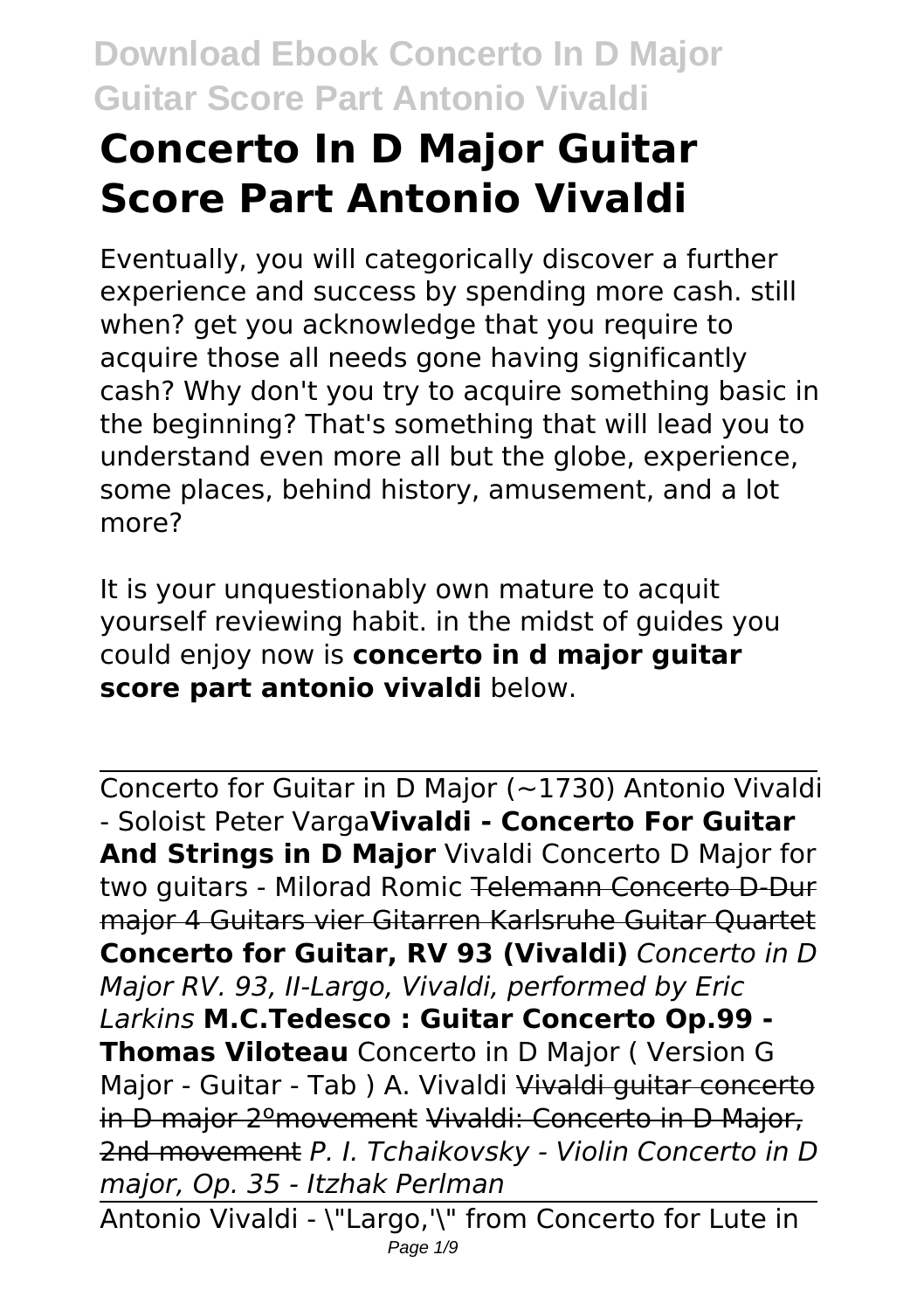D Major, RV 93A. Vivaldi, Guitar Concerto in D, 2nd Mvt, Boris Björn Bagger Guitar Orchestra Gitarre Vivaldi, Concerto in D Major, RV 93 (guitar duo) *A. Vivaldi, Concerto D-Dur RV93, Tatyana Ryzhkova and Bremen Chamber Orchestra* Antonio Vivaldi Concierto en D mayor-John Williams Antonio Vivaldi - Concerto in D for Guitar Largo *Vivaldi Lute Concerto in D major RV 93 Largo* Tchaikovsky: Violin Concerto In D Major, Op.35, TH.59 - I. Allegro moderato

Vivaldi, Guitar Concerto in D Major - III mov. allegro Concerto In D Major Guitar

Karl Scheit, guitar - Weiner Solisten, Wilfried Bottcher conductor For information and analysis of this work visit http://muswrite.blogspot.com/2013/01/vival...

#### Vivaldi - Concerto For Guitar And Strings in D Major - YouTube

Antonio Vivaldi, Guitar Concerto in D, 2nd Mvt, played and arranged by Prof. Boris Björn Bagger, classical guitar - http://www.borisbagger.de, sheet music / ...

#### A. Vivaldi, Guitar Concerto in D, 2nd Mvt, Boris Björn ...

RUTH ASAWA SAN FRANCISCO SCHOOL OF THE ARTS INSTRUMENTAL MUSIC SATURDAY, MARCH 7, 2015 STRING ORCHESTRA Directed by Jerry Pannone Concerto for Guitar in D Ma...

#### Concerto for Guitar in D Major (~1730) Antonio Vivaldi ...

...

Vivaldi guitar concerto in D major 2ºmovement -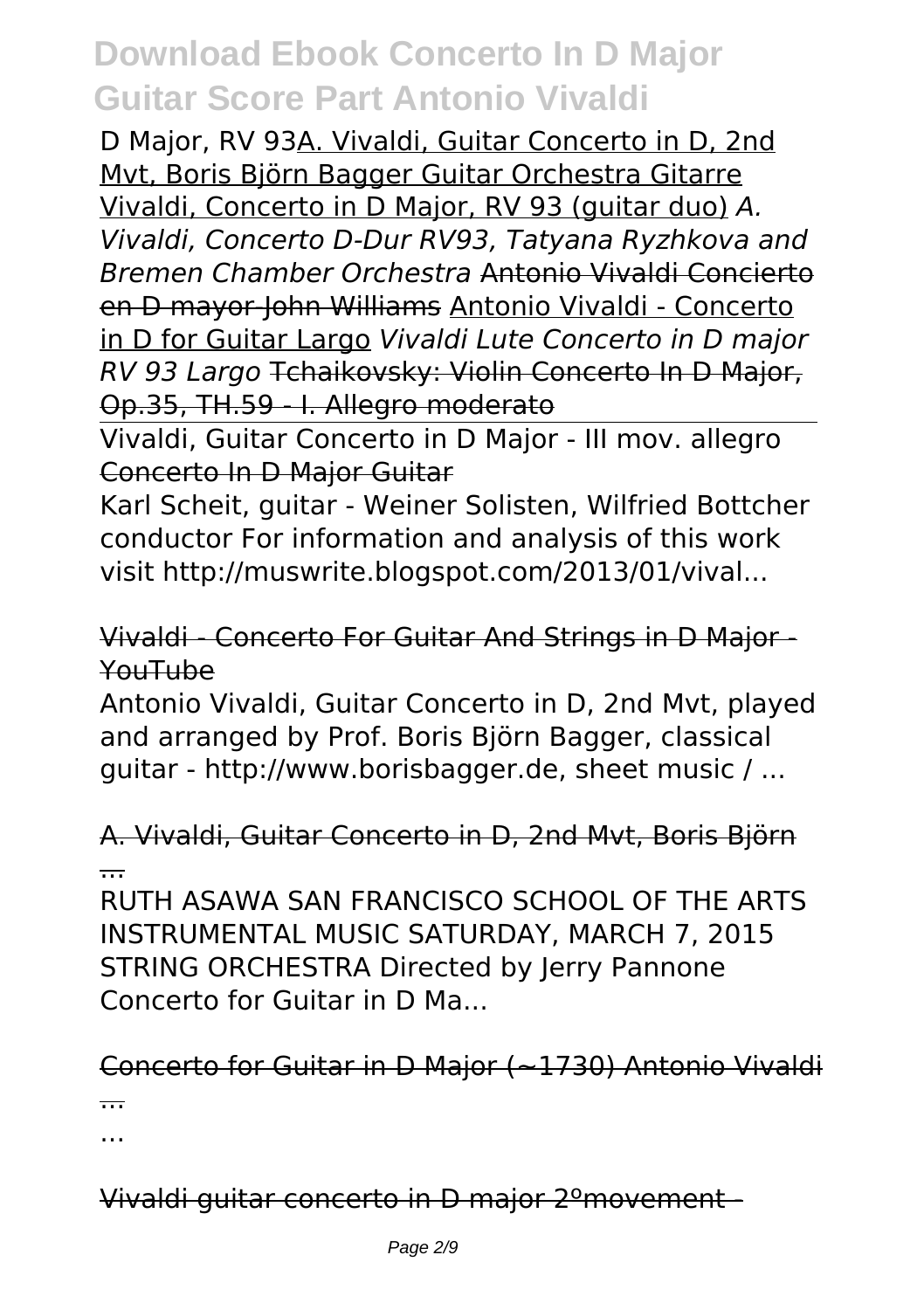#### YouTube

Date: Wed, 04 Mar 1998 09:53:00 -0500 From: Brian Gilner Subject: Classical Guitar Tab for Vivaldi Antonio Vivaldi - Concerto in D major (2nd movement) A beautiful piece that's easy to play. Transcription by Brian Gilner (bgilner@bellsouth.net). No timing is indicated (sorry).

#### Concerto In D Major Rv 93 - 2 Largo tab - Ultimate Guitar

Download Full Album here http://itunes.apple.com/au/ album/classical-chillout-volume-2/id327839809

Antonio Vivaldi - Concerto in D for Guitar Largo-YouTube

John Williams, guitar English Chamber Orchestra LP, Columbia Masterworks, MS 7327, 1974? Originally for lute, 2 violins, and basso continuo 00:00 1. Allegro ...

John Williams plays Vivaldi Guitar Concerto in D major ...

Learn & play tab for lead guitar with free online tab player, speed control and loop. Download original Guitar Pro tab.

CONCERTO IN D MAJOR RV 93 - Ultimate Guitar This Concerto for in D major for Lute and Orchestra has been transcribed for guitar. It has been recorded by many artists. It remains one of the finest examples of the medium. This solo arrangement of the beautiful largo makes up the second movement. The sixth string must be tuned down to D to accomodate the guitar. More Guitar Arrangements of Vivaldi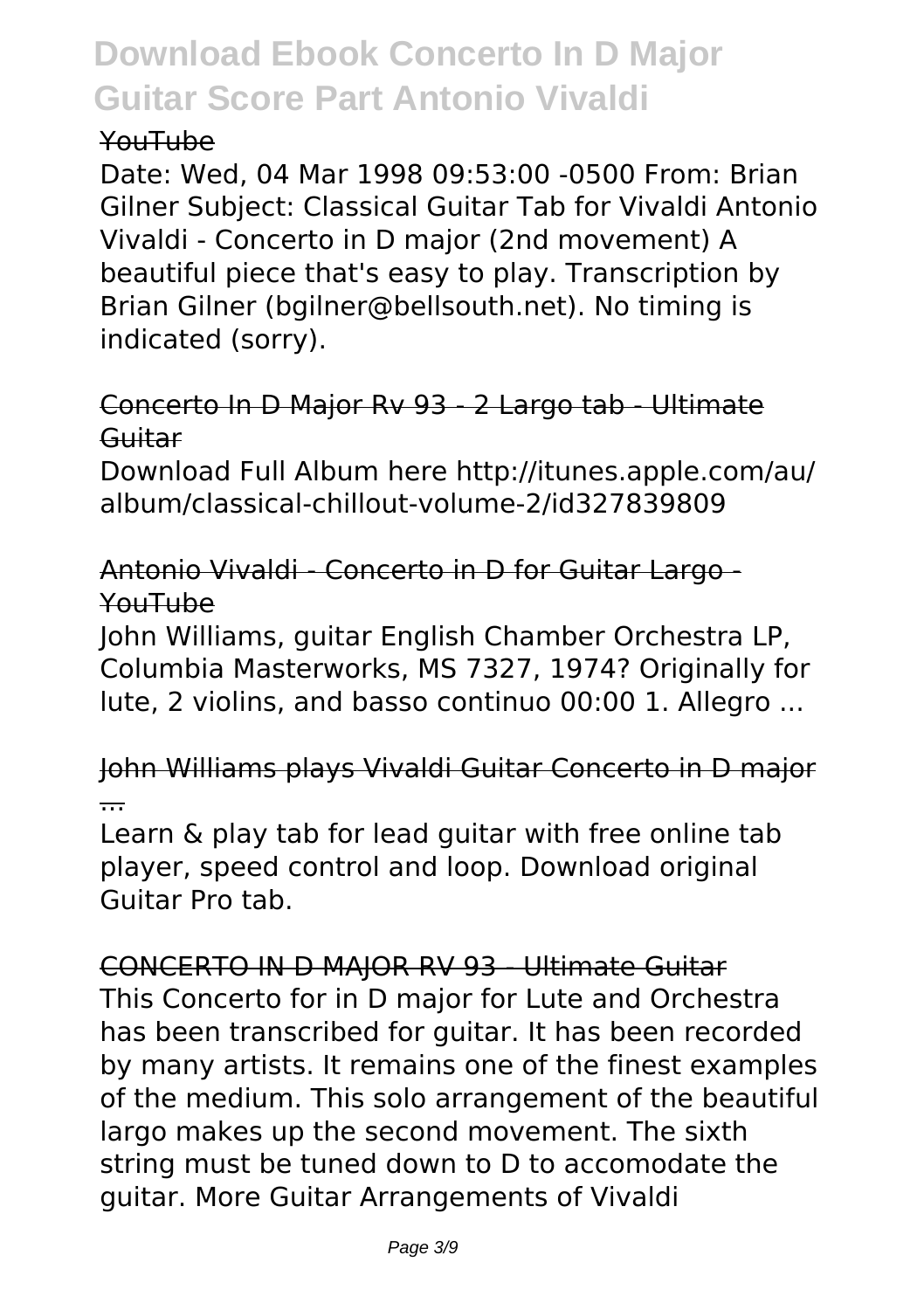Vivaldi D Major Concerto Largo Free Sheetmusic Tab This concerto is in three movements, Allegro con spirito, Adagio and Allegro gentile. The first and last movements are in D major , while the famous middle movement is in B minor . Along with the solo guitar, it is scored for an orchestra consisting of two flutes (one doubling on piccolo ), two oboes (one doubling on cor anglais ), two clarinets in  $B \, \flat$  , two bassoons, two horns in F, two trumpets in C, and strings .

#### Concierto de Aranjuez - Wikipedia

Concerto in D major RV93 Antonio Vivaldi (1678−1741) Transcribed by Gek S. Low I. Allegro giusto 4 4 4 8 12 16 20 24 28 35 40 44 48 51. ... III. Allegro 8 6 6 12 18 24 30 37 43 49 55 61 67. Title: D:\abc\transcriptions\mandolin\Concerto in D major RV93.abc Created Date: 5/5/2007 10:14:13 PM ...

Concerto in D major RV93 - Stanford University Antonio Vivaldi - Allegro (from Concerto for Lute and Strings in D Major, RV 93) Antonio Vivaldi - Concerto In D Major Antonio Vivaldi - Winter Antonio Vivaldi - Alleluia (from In Furore Iustissimae Irae)

Antonio Vivaldi - Concerto In D Major sheet music Haydn - Guitar Concerto In D Major (arr. of String Quartet No. 8 In e Major, Op. 2, No. 2, Hob.III:8): II. Adagio By Friedemann Wuttke New Moscow Chamber Orchestra , Igor Zhukov , Friedemann Wuttke

#### Wuttke: Haydn - Guitar Concerto In D Major - Mozart ...

Check out Vivaldi: Concerto for Guitar in D and in C - Concerto for Mandolin in E Major and RV 425 by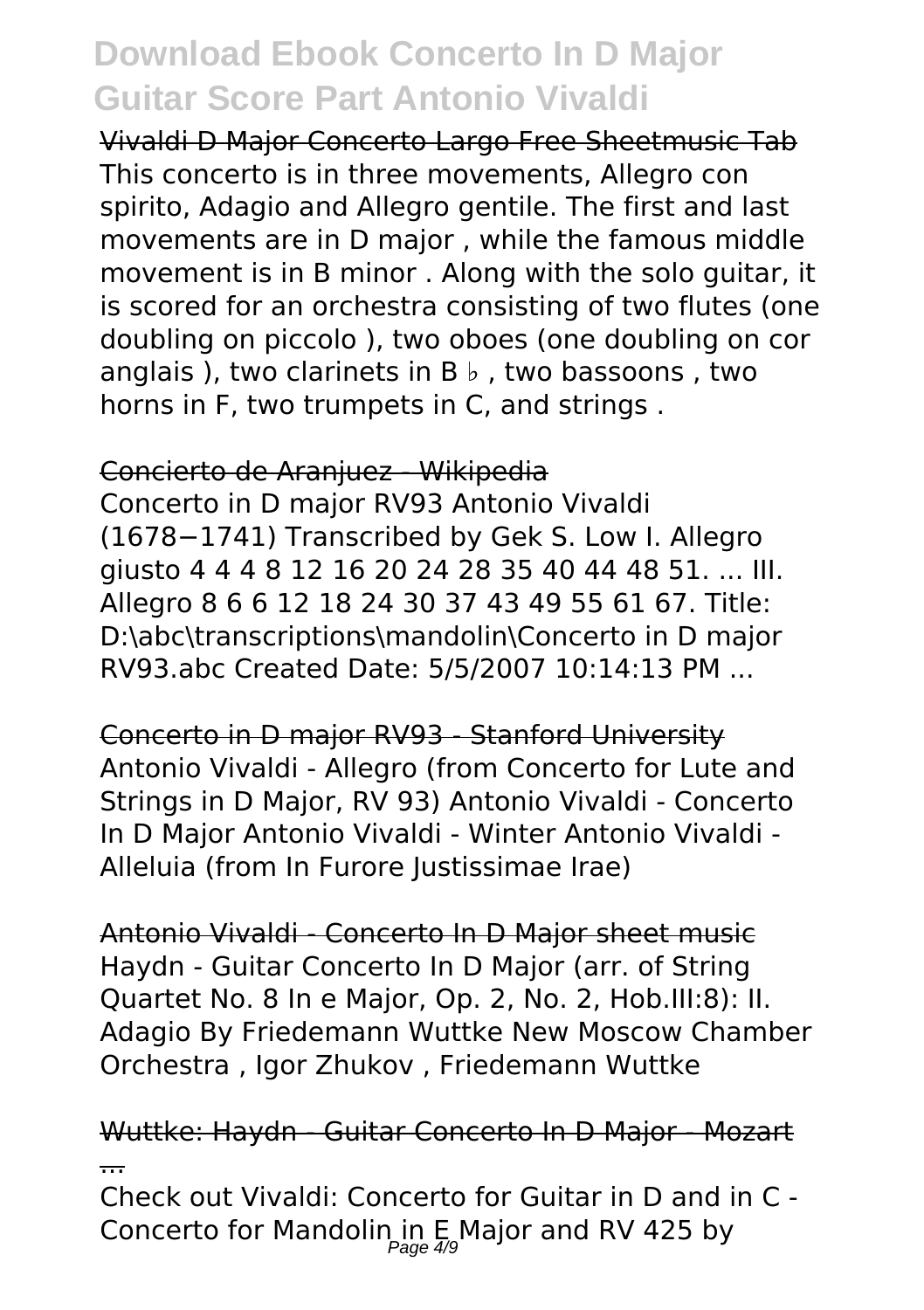Various artists on Amazon Music. Stream ad-free or purchase CD's and MP3s now on Amazon.co.uk.

#### Vivaldi: Concerto for Guitar in D and in C - Concerto  $for$ ....

Buy Concerto in D Major, Reduction for Guitar and Piano by Vivaldi, Antonio ; Y (ISBN: 5020679596340) from Amazon's Book Store. Everyday low prices and free delivery on eligible orders.

Concerto in D Major, Reduction for Guitar and Piano ... Largo Theme From Lute Concerto In D Major Tab by Antonio Vivaldi with free online tab player. One accurate version. Recommended by The Wall Street Journal

Largo Theme From Lute Concerto In D Major Tab by Antonio ...

Check out Vivaldi: Concerto in D Major, RV93 - Arr. For Guitar - 3. Allegro by Slava Grigoryan & Tasmanian Symphony Orchestra & Benjamin Northey on Amazon Music. Stream ad-free or purchase CD's and MP3s now on Amazon.co.uk.

A set of two transcriptions based on Vivaldi's Concerto No.9 in D major for solo violin and strings, RV 230, and Bach's harpsichord transcription of it, BWV 972: 1) two guitars and a string quartet, 2) guitar duo. RV 230/BWV 972 has been transcribed to many instrumental settings; however, a version for two guitars and a string quartet is rare, and it adds a new dimension to guitar transcriptions of this work. With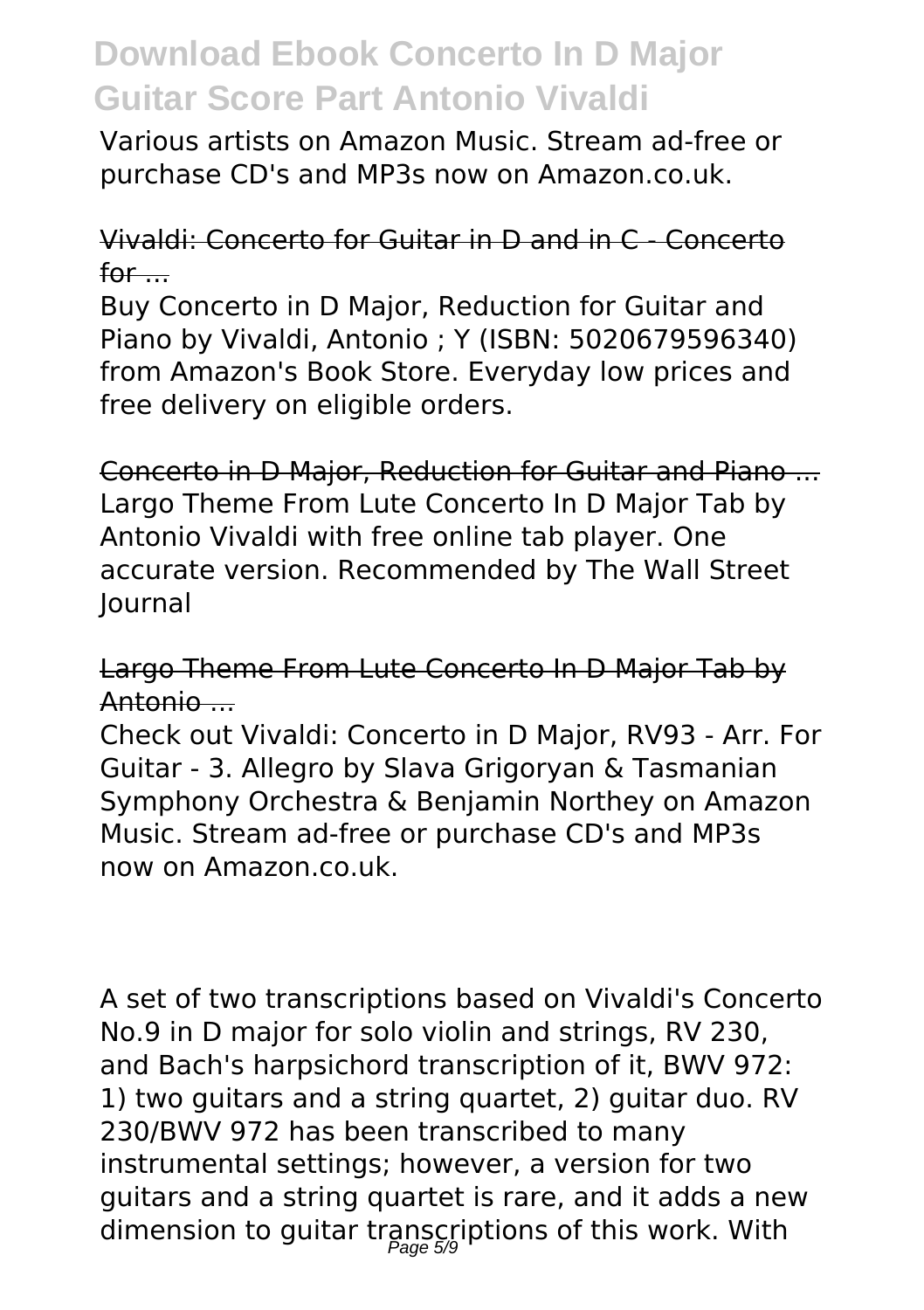the use of this instrumentation, we are able to keep Bach's ideas within the concerto grosso format. That is to say, Bach's additions in his transcription can be realized in a concerto setting with guitar soloists and a string quartet, such that there is an exchange of instrumentation between the tutti and solo passages.Although many guitarists have played lute concertos, such as Vivaldi's Lute Concerto in D major, RV 93, a performance of a concerto grosso piece is not common. The present transcriptions further expand the guitar repertoire of the Baroque concerto grosso form, and they make an important contribution to showing the breadth of the guitar repertoire."Congratulations to Ming-Jui Liu with this important contribution to the duo guitar concerto repertoire. This little known transcription by Bach of a concerto by Vivaldi fits the duo guitar ensemble perfectly. Ming-Jui Liu's transcription sounds natural and is a good fit with a Baroque orchestra." - Jerry Willard, Guitar Professor at Stony Brook University"This transcription of the Concerto in D for 2 guitars and string quartet by Vivaldi/Bach is a welcome addition to the guitar duet repertoire. Rarely do we guitarists get to perform a masterwork such as this in an ensemblesetting. The transcription is a fine balance of careful scholarship and artistic imagination. Bravo Ming Jui-Liu!" - Kevin Gallagher, World Renown Guitarist

For guitar, strings, and basso continuo. One of the most popular of the Vivaldi concertos. The lovely slow movement has been widely recorded. In this new realization, Mario Abril has arranged the piece to be playable in several different settings: original, string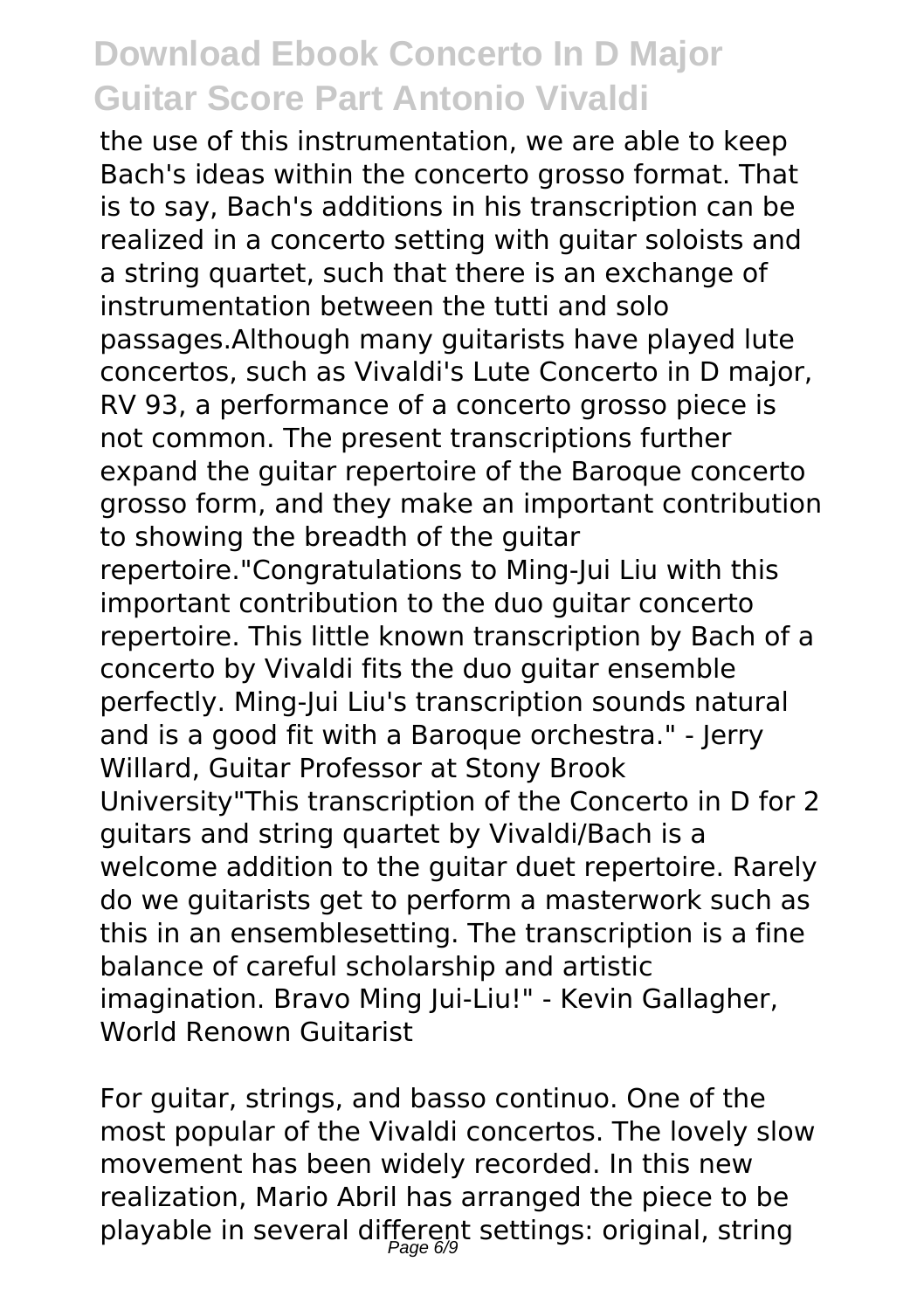quartet, full ensemble, guitar duo, guitar, and continuo.

This series takes a project-based approach to performing and composing, listening and appraising. The student book contains background information and illustrations to support the projects; scores for performing and listening and appraising work; and listening questions and tasks for homework. (Adapted from back cover).

Classical Guitarists fills a void in the special world of the classical guitar. Although this realm is inhabited by world-class musicians, much of what they think and feel has never been captured in print. The interviewees, including Julian Bream, John Williams, Sharon Isbin, Eliot Fisk, David Starobin and David Tanenbaum are a select group at the peak of their prowess who speak openly and thoughtfully about their opportunities, accomplishments, and lessons learned. Each has made important contributions from establishing significant academic programs to broadening the audience for the classical guitar. The author shares his reviews of their most important recordings and New York City concerts during the 1990s, as well as discographies of their recordings. There are also interviews with Harold Shaw, the most prominent artist manager in the history of the classical guitar and several of today's most important composers for the guitar, including Pulitzer Prize winners George Crumb and Aaron Jay Kernis. An introductory chapter provides an historical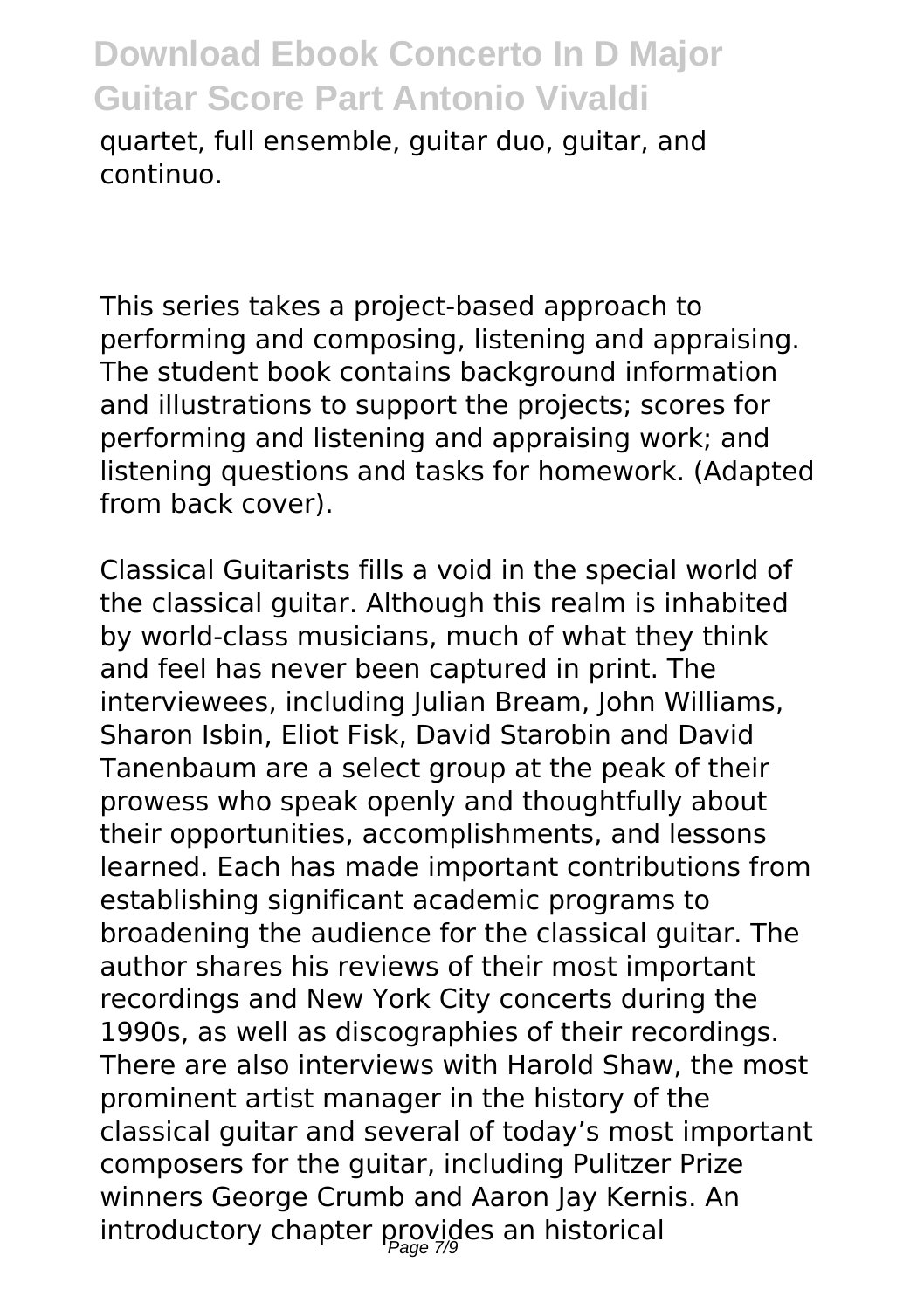perspective on classical guitar and a postscript explains how to create a basic repertoire of recordings.

This is a transcription for four guitar of Antonio Vivaldi's Concerto in D major from the Sonata for Lute, Strings, and Continuo RV93.

In compiling this landmark sourcebook, Finnish guitarists Hannu Annala and Heiki Matlik consulted more than 70 music texts as well as dozens of composer resumes acquired from the musical information centers of several countries. During the writing process, which lasted for more than three years, they received additional information from many modern composers, including Leo Brouwer and Reginald Smith Brindle among others. In addition, several internationally renowned performing guitarists provided valuable information; these include Magnus Andersson (Sweden), Remi Boucher (Canada), Margarita Escarpa (Spain), Aleksander Frauchi (Russia) and David Tanenbaum (USA) among others.The authors' aim was to write a well-structured book with separate chapters for each instrument, such as the Renaissance and Baroque guitar, the Renaissance and Baroque lute, the vihuela, etc. This unique structure enables the reader to easily discover which composers wrote for a certain instrument during any given period.In addition to the composers one would expect to find in such a comprehensive